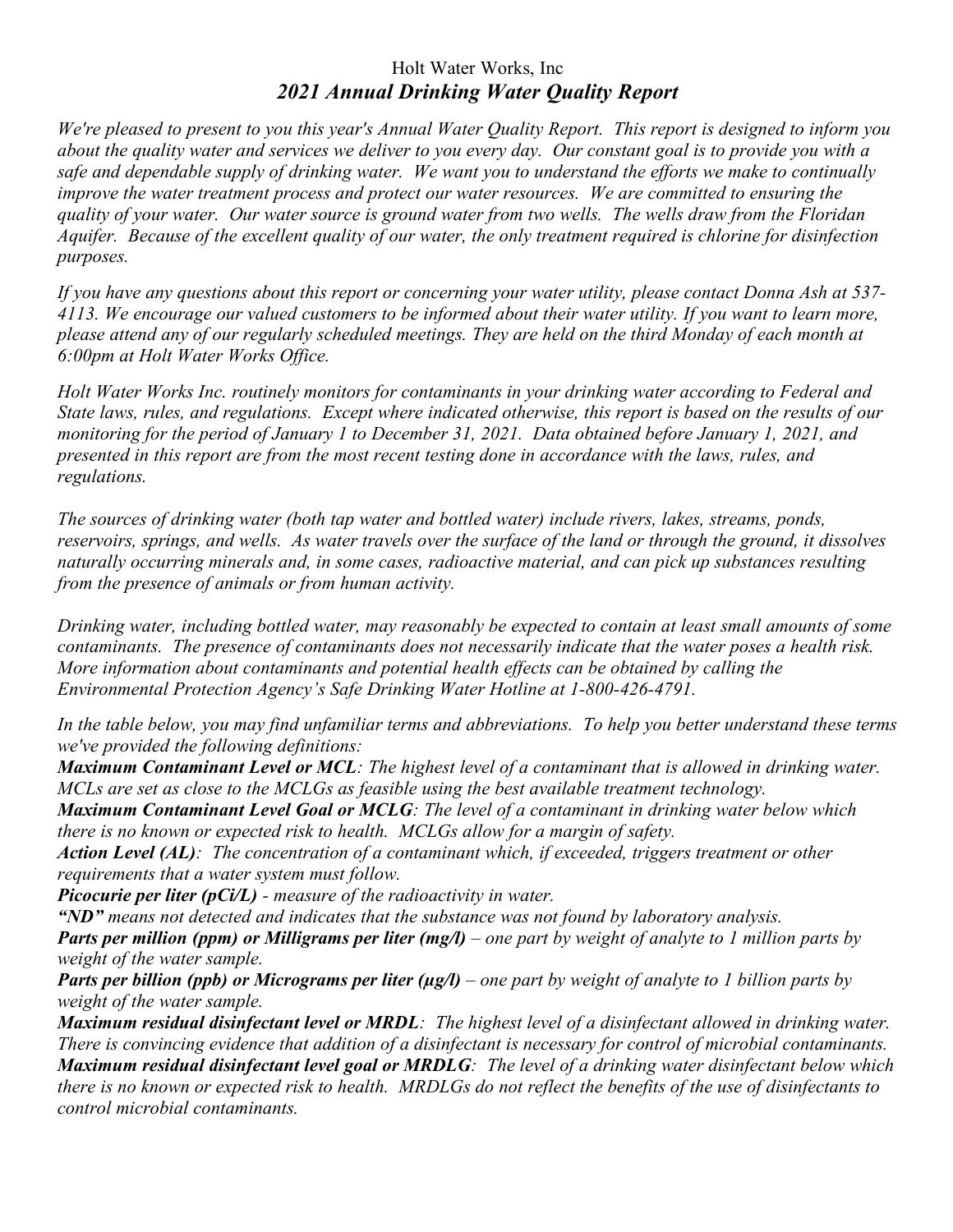## **2021 TEST RESULTS TABLE**

| <b>Inorganic Contaminants</b>                 |                                |                                |                          |                            |                |            |                                                                                                                                                                 |  |  |
|-----------------------------------------------|--------------------------------|--------------------------------|--------------------------|----------------------------|----------------|------------|-----------------------------------------------------------------------------------------------------------------------------------------------------------------|--|--|
| Contaminant and<br><b>Unit of Measurement</b> | Dates of sampling<br>(mo./vr.) | MCL<br><b>Violation</b><br>Y/N | Level<br><b>Detected</b> | Range of<br><b>Results</b> | <b>MCLG</b>    | <b>MCL</b> | <b>Likely Source of</b><br>Contamination                                                                                                                        |  |  |
| Arsenic (ppb)                                 | Jul-Aug $21$                   | N                              | 0.7                      | $ND-0.7$                   | $\mathbf{0}$   | 10         | Erosion of natural deposits;<br>runoff from orchards; runoff<br>from glass and electronics<br>production wastes                                                 |  |  |
| Lead (point of entry)<br>(ppb)                | Jul-Aug 21                     | N                              | 0.5                      | $ND-0.5$                   | $\theta$       | 15         | Residue from man-made pollution<br>such as auto emissions and paint;<br>lead pipe, casing, and solder                                                           |  |  |
| Fluoride (ppm)                                | $Jul-Aug 21$                   | N                              | 0.54                     | $0.47 - 0.52$              | $\overline{4}$ | 4.0        | Erosion deposits; discharge from<br>fertilizer and aluminum factories.<br>Water additive which promotes<br>strong teeth when at the optimum<br>level of 0.7 ppm |  |  |
| Sodium (ppm)                                  | Jul-Aug $21$                   | N                              | 52.3                     | $44.1 - 52.3$              | NA             | 160        | Salt water intrusion, leaching from<br>soil                                                                                                                     |  |  |

## **Stage 2 Disinfectant/Disinfection By-Product (D/DBP)**

| Disinfectant or<br><b>Contaminant and</b><br>Unit of<br><b>Measurement</b> | Dates of<br>sampling<br>(mo./yr.) | MCL or<br><b>MRDL</b><br>Violation<br>Y/N | Level<br><b>Detected</b>     | Range<br>of<br><b>Results</b>                      | <b>MCLG</b> or<br><b>MRDLG</b> | <b>MCL</b> or<br><b>MRDL</b>    |                                       | <b>Likely Source of Contamination</b>                                                                        |  |  |
|----------------------------------------------------------------------------|-----------------------------------|-------------------------------------------|------------------------------|----------------------------------------------------|--------------------------------|---------------------------------|---------------------------------------|--------------------------------------------------------------------------------------------------------------|--|--|
| Stage 1<br>Chlorine (ppm)                                                  | Jan-Dec<br>21                     | N                                         | 0.55                         | $0.5 - 0.6$                                        | <b>MRDLG</b><br>$=4$           | $MRDL = 4.0$                    |                                       | Water additive used to control microbes                                                                      |  |  |
| <b>Contaminant and Unit</b><br>of Measurement                              | Dates of<br>sampling<br>(mo./yr.) | AL<br><b>Exceeded</b><br>Y/N              | 90th<br>Percentile<br>Result | No. of<br>sampling<br>sites<br>exceeding<br>the AL | <b>MCLG</b>                    | AL<br>(Action<br><b>Level</b> ) | <b>Likely Source of Contamination</b> |                                                                                                              |  |  |
| <b>Lead and Copper (Tap Water)</b>                                         |                                   |                                           |                              |                                                    |                                |                                 |                                       |                                                                                                              |  |  |
| Copper (tap water)<br>(ppm)                                                | Jun-Sep<br>20                     | N                                         | 0.1                          | $0$ of $10$                                        | 1.3                            | 1.3                             |                                       | Corrosion of household plumbing systems; erosion<br>of natural deposits; leaching from wood<br>preservatives |  |  |
| Lead (tap water)<br>(ppb)                                                  | Jun-Sep<br>20                     | N                                         | 2.6                          | $0$ of $10$                                        | $\theta$                       | 15                              |                                       | Corrosion of household plumbing systems, erosion<br>of natural deposits                                      |  |  |

## **Radioactive Contaminants Contaminant and Unit Dates of sampling MCL Violation Level Range of** *<u>Likely Source of*</u>

| of Measurement                                     | (mo/yr)  | Violation<br>Y/N | <b>Detected</b> | <b>Results</b>  | MCLG | MCL | Contamination                  |
|----------------------------------------------------|----------|------------------|-----------------|-----------------|------|-----|--------------------------------|
| Radium $226 + 228$ or<br>combined radium $(pCi/L)$ | July -18 |                  | 0.706           | $0.625 - 0.706$ |      |     | Erosion of natural<br>deposits |

*In the wake of recent national events, Holt Water Works, Inc. is aware of elevated concerns about lead levels in drinking*  water. We want to reassure you that our most recent lead and copper testing has shown our levels to be well within Federal *limits. If present, elevated levels of lead can cause serious health problems, especially for pregnant women and young children. Lead in drinking water is primarily from materials and components associated with service lines and home plumbing. Holt Water Works is responsible for providing high quality drinking water but cannot control the variety of materials used in plumbing components. When your water has been sitting for several hours, you can minimize the potential for lead exposure by flushing your tap for 30 seconds to 2 minutes before using water for drinking or cooking. If you are concerned about lead in your water, you may wish to have your water tested. Information on lead in drinking water, testing methods, and steps you can take to minimize exposure is available from the Safe Drinking Water Hotline or at http://www.epa.gov/safewater/lead.*

*Contaminants that may be present in source water include:*

*(A) Microbial contaminants, such as viruses and bacteria, which may come from sewage treatment plants, septic systems, agricultural livestock operations, and wildlife.*

*(B) Inorganic contaminants*, *such as salts and metals, which can be naturally-occurring or result from urban stormwater*